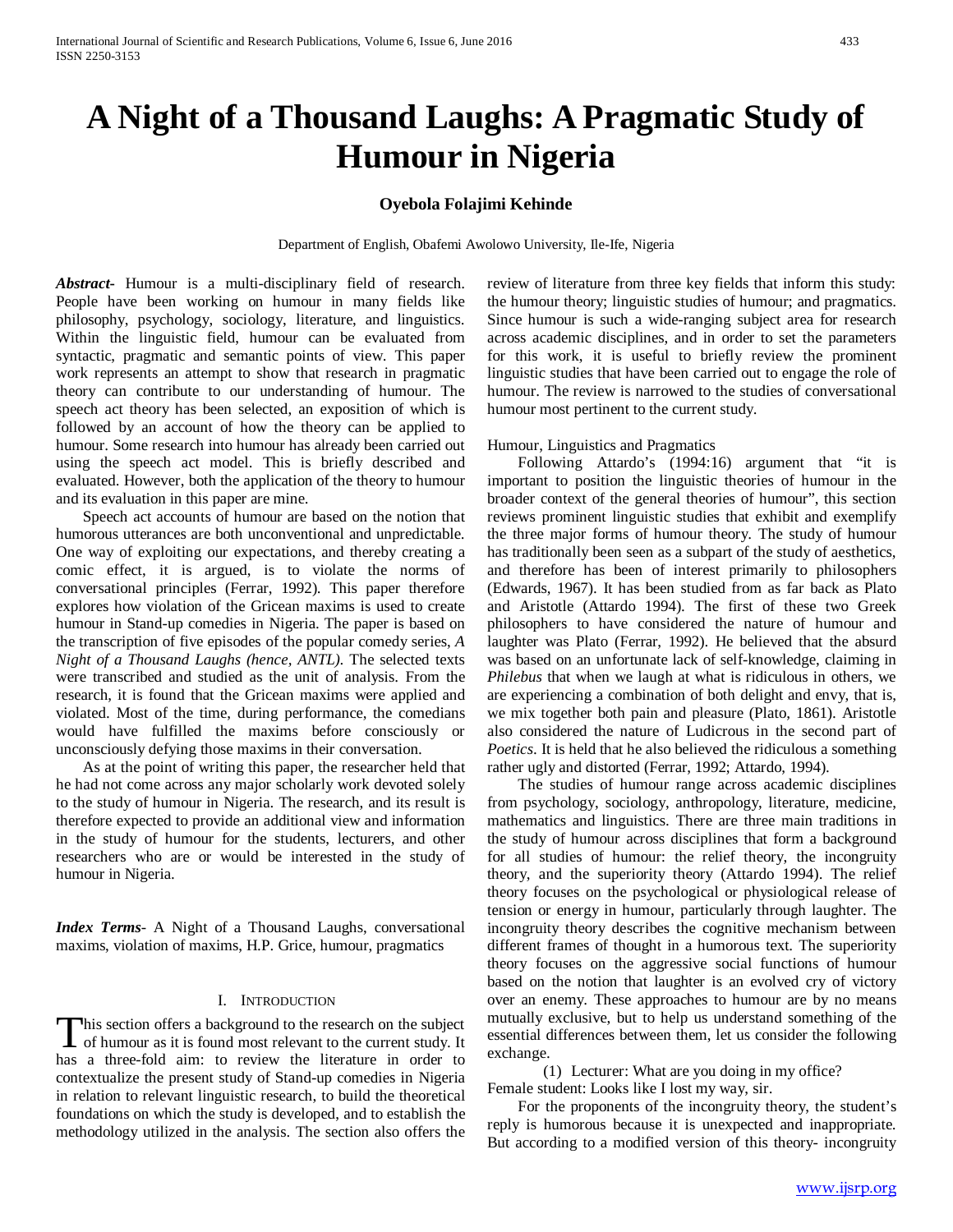resolution theory- to be comic, the incongruity has to be rendered congruous, but meaningful in some way (Schultz, 1972). Following this, in (1) the student's reply is incongruous because it is an unexpected response to the lecturer's question. However, if we identify the ambiguity, we can reanalyze the lecturer's utterance and this will make the student's reply more appropriate and meaningful. For proponents of the superiority theory, we laugh because we feel 'superior' (or better) to the student, who seems stupid enough to think that the lecturer wants to know why she (the student) has visited him, or to the lecturer who perhaps has failed to make himself understood. Some superiority theorists believe that laughter is a healthy, relatively harmless outlet for human aggression, since it replaces physical attacks on one's opponents, while others believe that on the contrary, any form of victimization or ridicule is wrong (Ferrar, 1992). The relief theorists however may argue that we laugh at (1) when we are no longer bound by the linguistic constraint of univocality, that is, by the requirement that one utterance has only one meaning. In addition to this, we laugh because we are liberated from our inhibitions, which derive from the socially instilled requirement that suppress our feelings of mirth at the student's misunderstanding. These theories are still very much relevant today, in one form or the other, although it is the incongruity theorists who have arguably attracted the most disciples (See Ferrar, 1992; Nerhardt, 1976; Suls, 1983; Morreall, 1983, 1989). Finally, the study of humour which initially was restricted to the fields of philosophy and psychology has now extended its tentacles to become a multidisciplinary field of enquiry. It is now of interest to "sociolinguists (e.g. Fine, 1983; Mulkay, 1988; Davies, 1990); anthropologists (e.g. Douglas, 1968; Johnson, 1978; Apte, 1985); literary theorists (e.g. Chard- Hutchinson, 1991); health professionals (e.g. Robinson, 1991); linguists (e.g. Pepicello and Weisberg, 1983; Raskin, 1985; Attardo, 1994); and pragmatics (e.g. Wilson and Sperber, 1988)". I have however decided to place this study within the framework of pragmatics. The reason for this will become clear when we consider the nature of these two disciplines, linguistics and the nature of humour itself.

## Linguistics and Humour

 Raskin is arguably the first, and perhaps the most influential linguist to have developed a comprehensive theory of humour. This was based on his own semantic theory (See Raskin, 1985). Although ostensibly working with a Chomskyan framework, Raskin's approach is in fact at odds with one of the base tenets of Chomskyan linguistics. For Chomsky (1986), the central goal of linguistics is the study language as a system of an internalized set of rules or principles. This system is an abstract construct, which can be studied independently of the use to which it is put. Although knowledge of the system is important in verbal communication, it is obviously inadequate when it comes to explaining how language is used and understood in concrete situations. There thus emerges the relevance of the branch of linguistics called *Pragmatics*, which deals with our ability to convey and interpret verbal messages. In other words, pragmatics has to do with speaker meaning, i.e. the interpretation of utterances in context. We don't have to think long about the nature of humour before we come to the conclusion that it is best approached and appreciated within the framework of pragmatics. The reason for this is not far-fetched. As noted by (Ferrar 1992:16), humour is not a property of sentences but of utterances, and as such it depends on a context for its existence. Based on these facts, it therefore seems to me that there is a lot to gain from approaching humour from this perspective. This work is designed to employ Grice's Cooperative Principle and accompanying maxims as basic theory to investigate the relation between the creation of humour in Nigerian Stand-up comedy and violation of the cooperative principle.

 Grice (1989) discusses five ways of failing to observe a maxim. First is flouting of a maxim, in which a speaker fails to observe a maxim in order to lead a hearer to look for a hidden or implied meaning. Second is violating of a maxim, which is quite the opposite of the flouting of maxims, in which a speaker does not want a hearer to understand. Third is infringing of a maxim, which is when a speaker fails to observe a maxim when he or she is helpless to control anything about the conversation. Fourth is opting out of a maxim, which is when a speaker fails to observe a maxim by saying nothing. Fifth is suspending of maxim, in which it is understood that what is said is not completely true or that there are things a speaker ought not to say, such as taboo.

However, in this paper, the researcher has decided to use "violation" of maxim as a means of encompassing the five classifications of Grice's. The researcher holds that in whatever form the conversational maxims are not obeyed or duly observed, it can be generalized as a "violation" of the conversational principle. Whether it is flouting of a maxim or infringing of a maxim, opting out of a maxim or completely suspending a maxim, all these are variants of maxim violation. This paper therefore focuses on the violation of maxims in the Nigerian Stand-up comedies. This is with the aim to examine how each of the comedians has refused to conform to the recommendations of the conversational principle.

## II. METHODOLOGY

## 1.1. Data

 The main thrust of this study is to see how maxims are violated for comic effect and also in what situations these violations occur. The aim is to investigate and identify how the utterances of the Stand-up comedians violate the maxims while cracking jokes. To this effect, the researcher has chosen to study five (5) different episodes of the Opa William's A Night of a Thousand Laughs (2014 edition). The research deploys the violation of maxims as observed in the conversations of the selected Stand-up comedians, TY Funny, Kolo, Ajebor, Pencil, and Funny bone.

1.2. Analytic Framework

 Because pragmatics is the branch of linguistics that focuses on the structure of a language as a communication tool, I have decided to use pragmatic approaches in the analysis of the texts, with emphasis on the cooperative principle and its component; maxims of quality, quantity, relevance and manner, as the framework theory. A critical contribution of Grice's to the pragmatic approach of linguistic analysis is essentially the cooperative activity. Grice (1975:66) argues that communication can only be possible only if the speakers conform to some global standards of communication. According to him: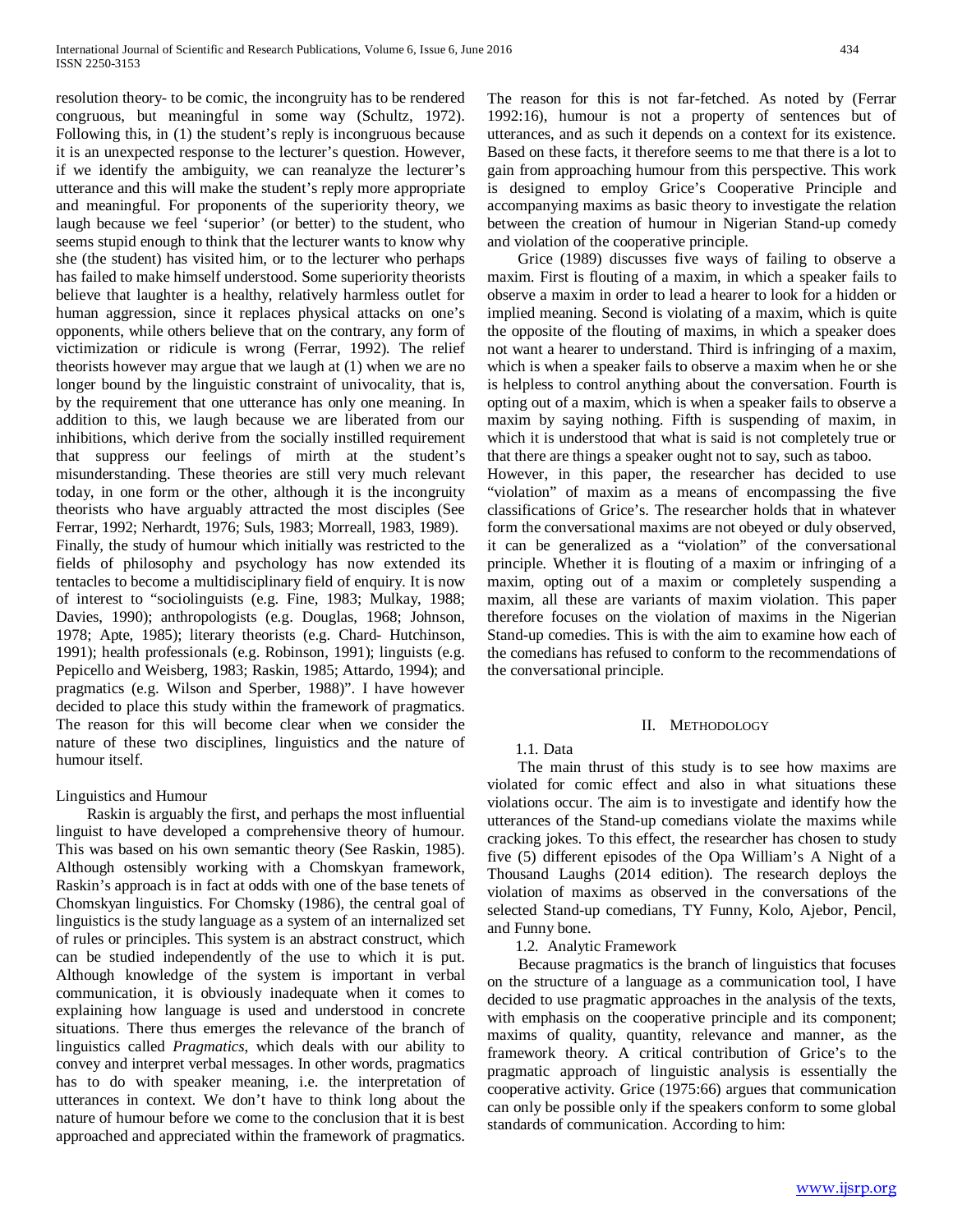'Our talk exchanges do not normally consist of a succession of disconnected remarks, and would not be rational if they did. They are characteristically to some extent, a common purpose, or set of purposes, or at least a mutually accepted direction.'

 It was on the basis of this observation that Grice postulated the existence of a cooperative principle (CP):

 'Make your conversational contribution such as required, at the stage at which it occurs, by the accepted purpose or direction of the talk exchange in which you are engaged' (Grice 1975:67)

 Grice afterwards goes on to identify nine rules or maxims classified into categories which together with the CP, govern all human communication. (See Ferrar 1992; Grice, 1975) The first direct application of Grice's CP to humour research is found in the works of those of Hancher (1980); Martinich (1981); Morreall (1983); and Leech (1983). Nevertheless, Grice did not of course believe that speakers adhere strictly to the maxims all the time they communicate. The claim that jokes could be viewed in terms of violations of maxims dates back to Grice himself, where he considers irony as an example of implicature (Attardo 1994:27). In fact, Grice was interested in the effects that can be obtained when they are violated in some way. He saw violation of the maxims as a means by which speakers are able to "mean more than they say" (Ferrar 1992:45). A basic assumption which underlines this paper work is that a large number of humorous utterances (jokes) involve violations of one or more of Grice's maxims.

## III. ANALYSIS

 H.P. Grice's Cooperative Principle (CP) is a significant theory that is used to analyze and control people's conversation. Every of our conscious conversations is guided by these maxims. However, irrespective of our consciousness, Grice's maxims are not always observed in our daily conversation. "It seems when the maxims are violated, the speakers apparently wish to end the conversation, or wish to avoid the conversation" (Weiwei, 2012:3). Yet under some circumstances, the violation of cooperative principle and the accompanied four maxims is not only intent to terminate the conversation, but also trigger comedy effects. This means that it is sometimes needed that the maxims be violated for humour to happen in conversations. It can therefore be said that the deliberate violation of conversational cooperative principle is the linguistic basis of humour (Weiwei, 2012: 3). Let us now study some of the selected episodes from *ANTL,* as we attempt to reveal the basic relationship between violation of Grice's CP and creation of humour in the texts.

### *The Maxim of Quantity and Humour*

 It means that people do not make contribution more informative than required. When speakers break the quantity maxim consciously, and do not provide what is required or give much more than needed, humour breaks consequently. Let us consider some example.

A. The lack of required information makes humour

(2) Pencil: I dey vex Audience: Laugh Pencil: I dey vex for all this… (sighs) Audience: Laugh

 In the above text, the information supplied by the first speaker is inadequate to let his listeners get a thorough understanding of the message*. I dey vex* (I am angry). Why he is angry, nobody knows. The listeners actually do not know why or to whom he is vexing. This essentially triggers laughter in them, because they do not just understand why a person should unnecessarily get angry.

> (3) Pencil: One girl, she draw tattoo, she never marry. She draw butterfly… When she kom marry, husband do… Pikin\* do… So stretch mark come…

## Audience: Laugh

 The speaker narrates the story of a girl that draws tattoo on some part of her body. But the tattoo turns to something weird after she gets married. The information is not adequately expressed. That actually prompts the audience into laughter, having imagined what the husband and pikin (children) have in common.

## B. Provided information more than required makes humour (4) Ajebor: The Ibadan girl no fit dey talk to you dey chop chewing gum

 Lagos girl dey talk to you, "Yeah, how far?" (Chewing gum)

Ibadan girl, if she wan talk to you, she go commot the chewing gum

Only say she go hang am for back of her ear.

Audience: Laugh

 This humor occurs when one of the speakers supplies information more than necessary. The speaker supplies the information that Ibadan ladies do not like talking to people with chewing gum in their mouths. Meanwhile, the additional information of how they prefer to hang the chewing gum at the back of their ear is somehow unnecessary to the main point. It therefore induces some laughter in the audience.

# *The Maxim of Quality and Humour*

 Conversations demand that the maxim of quality be observed. Every participant in a conversation is expected to be truthful and he is expected to avoid giving false or unconfirmed information, especially one that is not supported by evidence.

- A. Exaggerated information makes humour
	- (5) Pencil: You know say e get some stretch mark wey de some lady body
- Dey fit use am wire this Jago hall!

Audience: Laugh

Pencil: Some girl stretch mark, dey fit use am wire this hall.

Audience: Laugh

(6) Pencil: In fact, this D.J. no need too much wire.

Some girls' stretch mark, dey fit use am wire all the equipment wey de here.

Audience: Laugh

 How true is the idea that body stretch marks can be used to wire a hall? This is mere exaggeration, and it is meant to create some humour. It is also hyperbolic to imagine that stretch marks can be used to connect electrical equipment. This breaks the conversational maxim of quality that demands one to be truthful,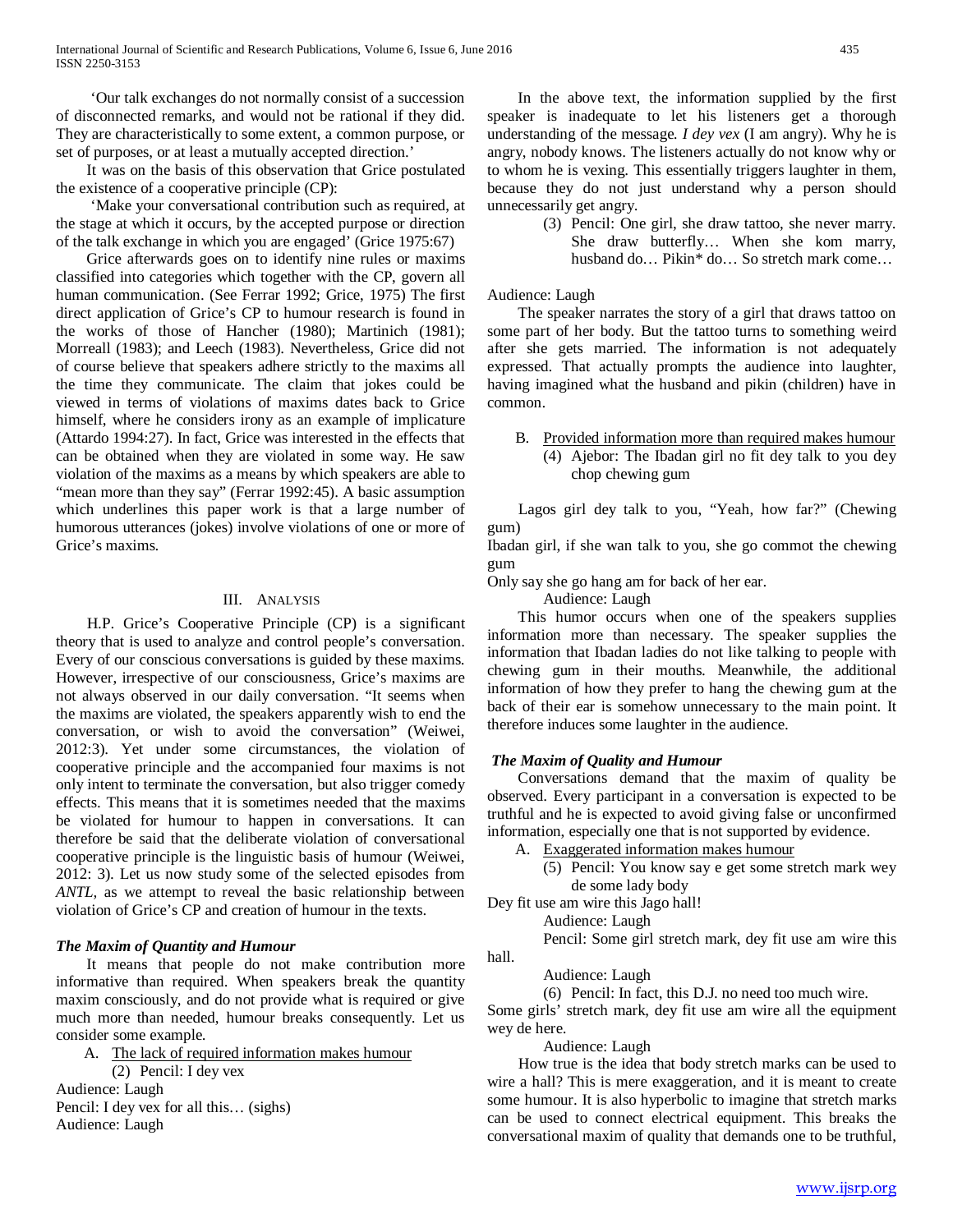and not give information that is false or that is not supported by evidence.

B. Understated information makes humour

(7) Funny bone: You know say all these Boko Haram\* (pauses), eh God.

Una know dem now, all these boys wey dey do things; BH, yo! You know what I mean, BH baby.

Audience: Laugh.

 It is also possible for the conversational principle of quality to be broken when a piece of information becomes understated. This happens in a situation where a speaker decides not to supply the information that is adequate enough to carry the listener along. In the above text, the speaker (Funny bone) initially gives the full name "Boko Haram", but later decides to use "BH baby", perhaps because of the fright attached to the sect. The audience somehow realizes that there is something he is trying to hide. This causes them to laugh.

# *The Maxim of Relation and Humour*

 The speakers try as much as possible to make whatever they say relevant to the subject of discuss. They are expected to say things that are pertinent to the discussion. Once the contravention of the relation maxim emerges in conversation, the conversation will be directed towards creating humour (Weiwei, 2012:4).

A. Incoherent information makes humour

(8) TY Funny: If you go event you see girl sit down, cross leg…

Somebody dey drop her leg now

Audience: Laugh

TY Funny: Camera video that girl for me

Aud: Laugh

 One way a speaker may break the conversational maxim of relation is by combining incoherent pieces of information together in his speech. The speaker in the above text is trying to teach the listeners how to "mess" (fart) in public. He starts his speech by telling the people that anytime they see a lady seated with crossed legs; it may be a means of positioning herself in case she wants to fart. But while doing this the speaker utters two statements that are somehow disjointed, "Somebody dey drop her leg now" (Somebody is dropping her legs now) and "Camera video that girl for me".

B. Opposing ideas make humour

(9) Kolo: *Na so one mad man carry cutlass, as he carry the cutlass, he no know where to go, na so he enter police station-WHOAH!*

Audience: Laugh

(10)Kolo: As he enter police station, the first door wey he see, if you see the way he take break the door, GBOAH! "Is this a police station or what?"

See where people dey fly commot for police station

Police people wey carry gun, thruway gun, everybody dey take off

Audience: Laugh

(11)Kolo: He see the next door, burst the next door, "Is this a police station or what?"

People, opportunity, the people wey den lock for inside cell, naso den dey take off, everybody.

Audience: Laugh

(12)Kolo: And you know say he get one of their DPO wey dey get big belle, wey dey sit down for inside. Audience: Laugh

Kolo: As the mad man carry cutlass GBOSA! "Is this a police station or what?"

DPO start to dey shake.

DPO no know when he say, "No o, it is not a police station o. We sell recharge

cards, we make phone calls "

Audience: Laugh

 The simple explanation for the texts is the juxtaposition of opposing ideas. In the first place why will a mad man decide to go to the police station, instead of the market? Why will the policemen that are supposed to ensure security in the society drop guns, and run away because of a mad man? The most humorous part of the event is the DPO, who is supposed to order his men to arrest the situation, overwhelmed with fear. Not just that, he, out of trepidation declares the police station a business center where they sell recharge cards and make phone calls. All these contradicting ideas are what induce laughter in the audience.

# *The Maxim of Manner and Humour*

 The maxim of manner generally governs the way the participants choose to construct their contributions in the conversation. The basic point is clarity and simplicity. The participants are expected to speak as clearly as possible, using language that is appropriate to the context of conversation. Let's use this maxim to see how speakers can make listeners draw quite extensive implications by the way they flagrantly go against the maxim of manner.

(13)Kolo: Naso one teacher enter class

We no know say this teacher no well

The teacher gan self no know say we the students, we no well Audience: Laugh

Kolo: But the way the teacher take enter we suppose don know but we no quick know

 Na in the teacher enter, the first thing wey come outside of the teacher mouth na the way in take greet us, na in we take know say e be like say this teacher no well.

The teacher kom say "Now, Janet, tell the class where Christians worship"

 Nain the girl kom stand up, "Christians worship in the church"

Because of say na only the girl raise up hand, the aunty kom say "take this cane, flog everybody."

Audience: Laugh

Kolo: The teacher kom say "now second question" She kom pose again.

Audience: Laugh

Kolo: She say, "Listen to this"

We say, yes we are listening

Audience: Laugh

Kolo: E say "Who can tell me where Muslims worship?"

Audience: Laugh

Kolo: Nobody gree\* answer.